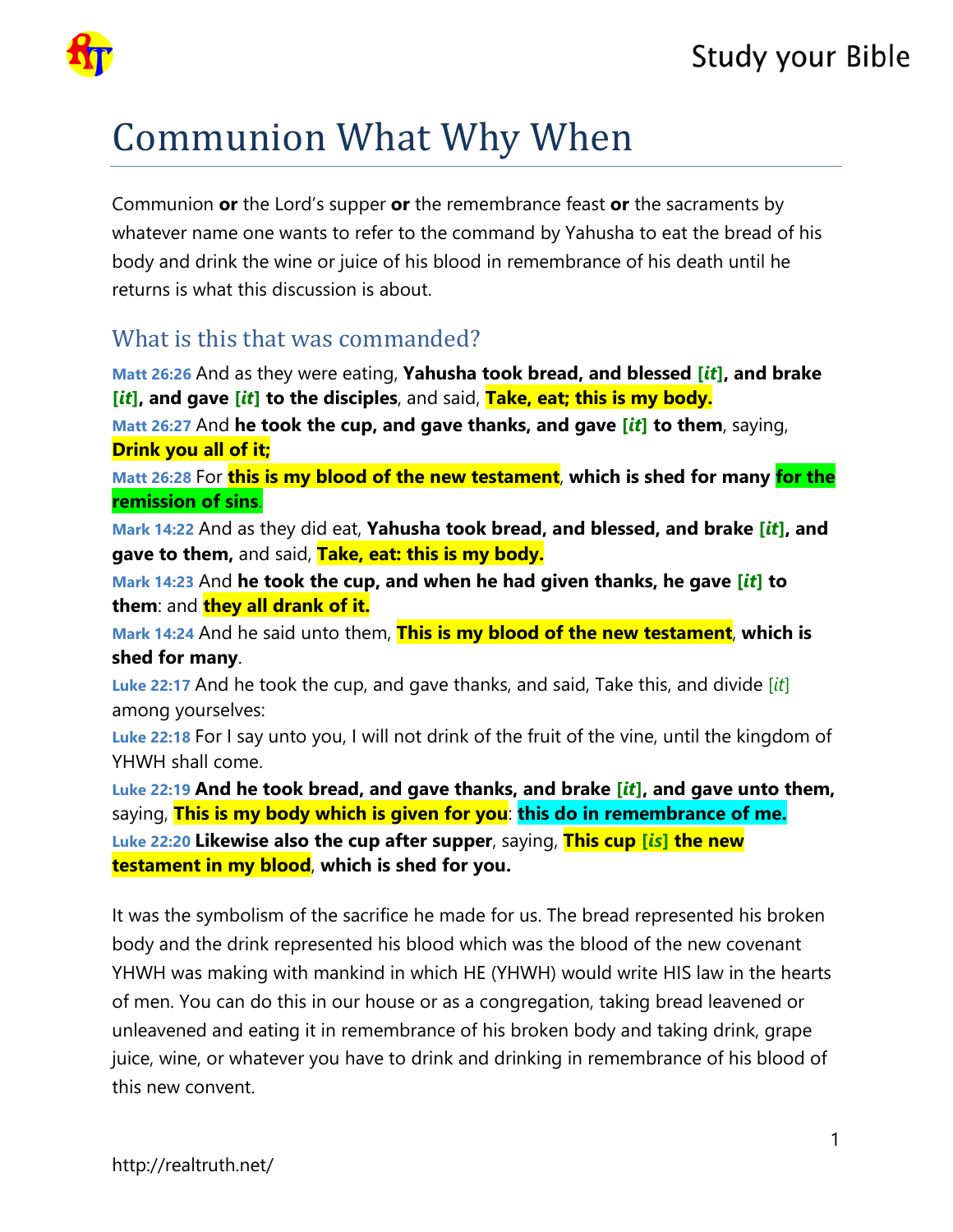### Why are we to do this?

We are only given one reason as to the why. It was how we were to remember or truly show we remember and recognize what was done for us. There is nothing else to really be said about this, kind of like the 10 Commandments, we do it to obey and so we do this to obey and so we do not forget what was really done for us.

**Luke 22:19 And he took bread, and gave thanks, and brake [***it***], and gave unto them,** saying, **This is my body which is given for you**: **this do in remembrance of me.**

#### When are we to do this act of remembrance?

This act of remembrance can be done as often as one is lead by the spirit to do it. But, [this author is speaking], if one does this all the time it can become a ritual and one will lose site of the true remembrance. For this author I prefer to do it on the evening starting Passover and do, do it at other times in the year as I am moved. This was NOT the Passover meal that Yahusha and the disciples were eating as it was the evening before the Passover lamb was to be killed and Yahusha WAS YHWH's Passover lamb given for the whole world that Passover.

**1Cor 11:20** When you come together therefore into one place, [*this*] is not to eat Master's supper.

**1Cor 11:21** For in eating everyone takes before [*other*] his own supper: and one is hungry, and another is drunken.

**1Cor 11:22** What? have you not houses to eat and to drink in? or despise you the assembly of YHWH, and shame them that have not? What shall I say to you? shall I praise you in this? I praise [*you*] not.

**1Cor 11:23** For I have received of Master that which also I delivered unto you, **That Master Yahusha the [***same***] night in which he was betrayed took bread:**

**1Cor 11:24** And **when he had given thanks, he brake [***it***]**, and said, **Take, eat: this is my body, which is broken for you: this do in remembrance of me.**

**1Cor 11:25** After **the same manner also [***he took***] the cup**, when he had supped, saying, **This cup is the new testament in my blood**: **this do you**, **as often as you drink** [*it***], in remembrance of me.**

**1Cor 11:26** For as often as you eat this bread, and drink this cup, you do show the Master's death till he come.

**1Cor 11:27** Wherefore whosoever shall eat this bread, and drink [*this*] cup of the Master, unworthily, shall be guilty of the body and blood of the Master.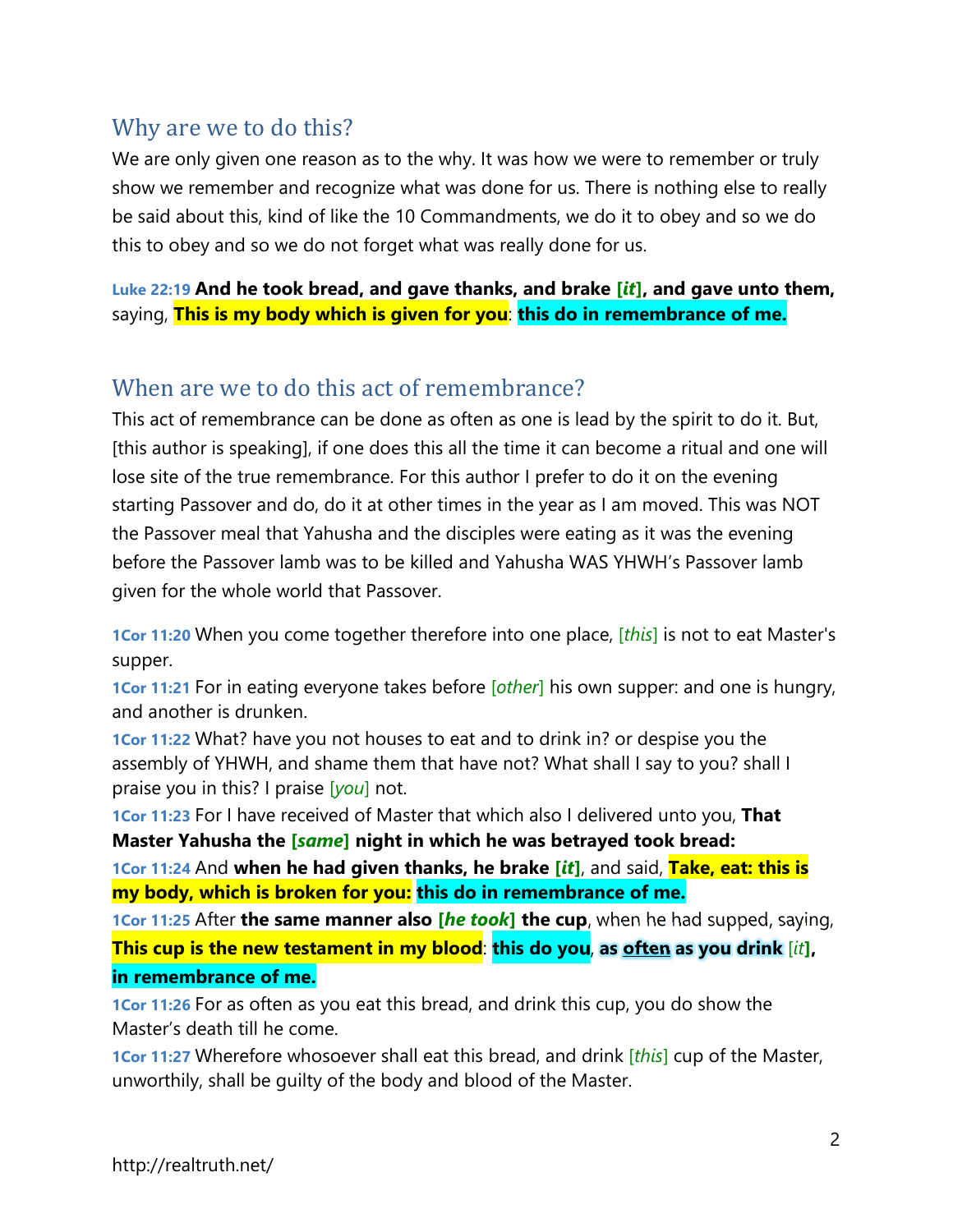



**1Cor 11:28** But let a man examine himself, and so let him eat of [*that*] bread, and drink of [*that*] cup.

**1Cor 11:29** For he that eats and drinks unworthily, eats and drinks damnation to himself, not discerning Master's body.

**1Cor 11:30** For this cause many [*are*] weak and sickly among you, and many sleep.

#### **1Cor 11:31** For **if we would judge ourselves, we should not be judged.**

**1Cor 11:32** But when we are judged, we are chastened of YHWH, that we should not be condemned with the world.

**1Cor 11:33** Wherefore, my brethren, when you come together to eat, tarry one for another.

**1Cor 11:34** And if any man hunger, let him eat at home; that you come not together unto condemnation. And the rest will I set in order when I come.

**John 13:1** Now **before the feast of the Passover**, when Yahusha knew that his hour was come that he should depart out of this world unto the Father, having loved his own which were in the world, he loved them unto the end.

**John 13:2** And supper being ended, the devil having now put into the heart of Judas Iscariot, Simon's [*son*], to betray him;

**John 13:26** Yahusha answered, He it is, to whom I shall give a sop, when I have dipped [*it*]. And when he had dipped the sop, he gave [*it*] to Judas Iscariot, [*the son*] of Simon. **John 13:27** And after the sop Satan entered into him. Then said Yahusha unto him, That you do, do quickly.

**John 13:28** Now no man at the table knew for what intent he spoke this unto him.

**John 13:29 For some [***of them***] thought**, because Judas had the bag, that Yahusha had said unto him, **Buy [***those things***] that we need for the feast**; or, that he should give something to the poor.

**John 13:30** He then having received the sop went immediately out: and it was night.

#### Foot washing

Many denominations observe the ritual of foot washing once a year at Passover. This is recorded in John 13, yet John does not record the breaking of bread or drinking the cup. While there is nothing wrong with this ritual, that is what it has become a ritual and the sight of the lesson has been lost in the ritual. Yahusha was giving us an example of how we are to treat one another, we should be caring for one another daily, not just washing someone's clean feet once a year.